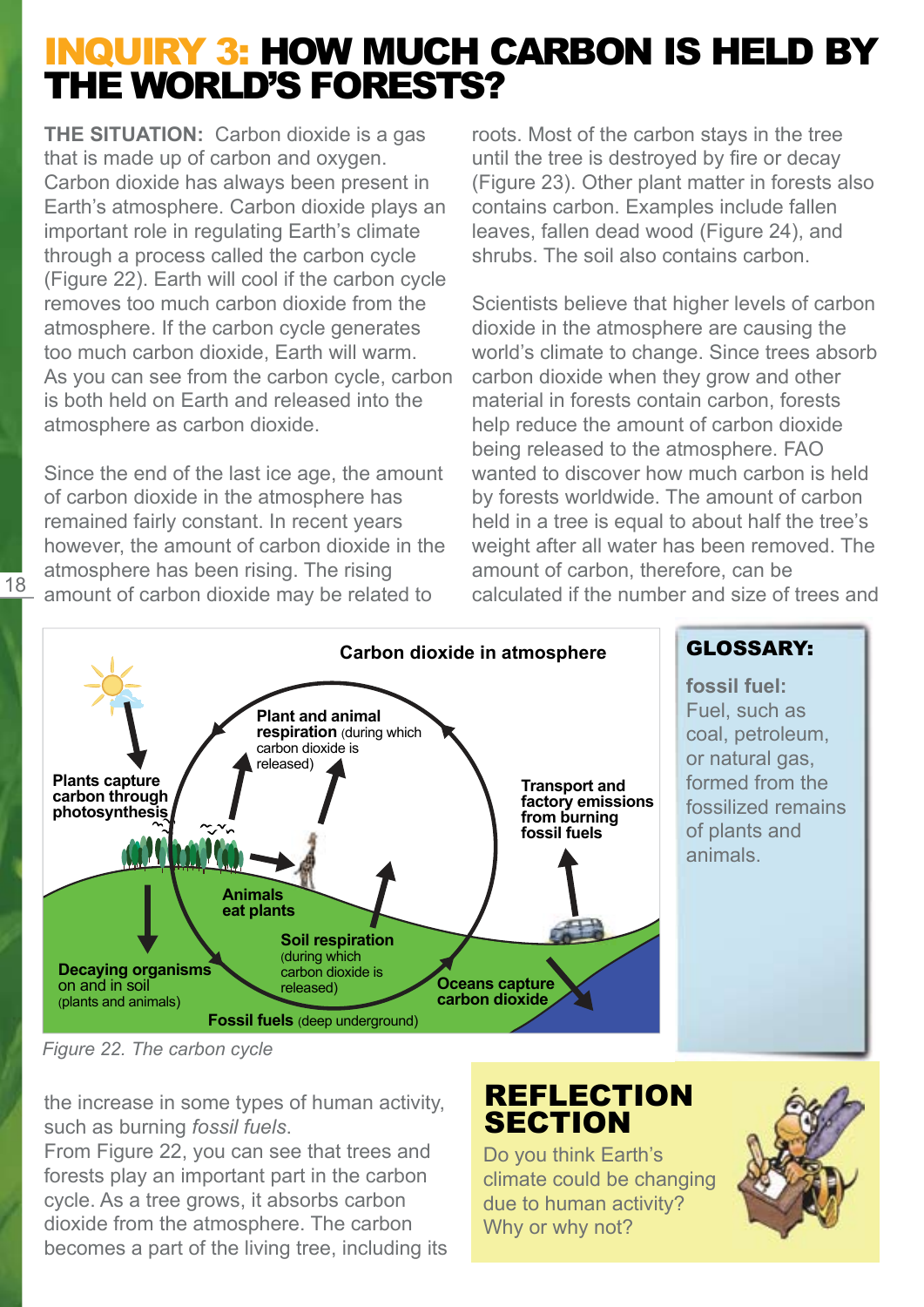the amount of water held in different sizes of trees can be estimated.

#### **WHAT THEY DISCOVERED:**

Of the 229 countries and territories reporting to FAO, 151 countries provided estimates of the amount of carbon contained in their forests. This accounted for 80 percent of the world's forests. Based on this information, FAO estimated the amount of carbon being held by the remaining 20 percent of the world's forests.

Then they added all of the information together. The amount of carbon is measured in gigatonnes, and is written Gt. One Gt is equal to 1 billion tonnes. One tonne is equal to 1,000 kilograms or 2,205 pounds. In 2005, the total amount of carbon in forests was estimated to be 638 Gt (Figure 25).

This is more than the total amount of carbon in the entire atmosphere! This figure includes all forest vegetation, roots, dead wood, and the carbon contained in the soil. Worldwide, there was a slight decline in the amount of carbon in the world's forests from 1990 to 2005.





19

Fig 24. Plant matter found on the forest floor contains carbon

![](_page_1_Figure_8.jpeg)

*Fig 25. The total amount of carbon in forests by region in 2005 (Gt)*